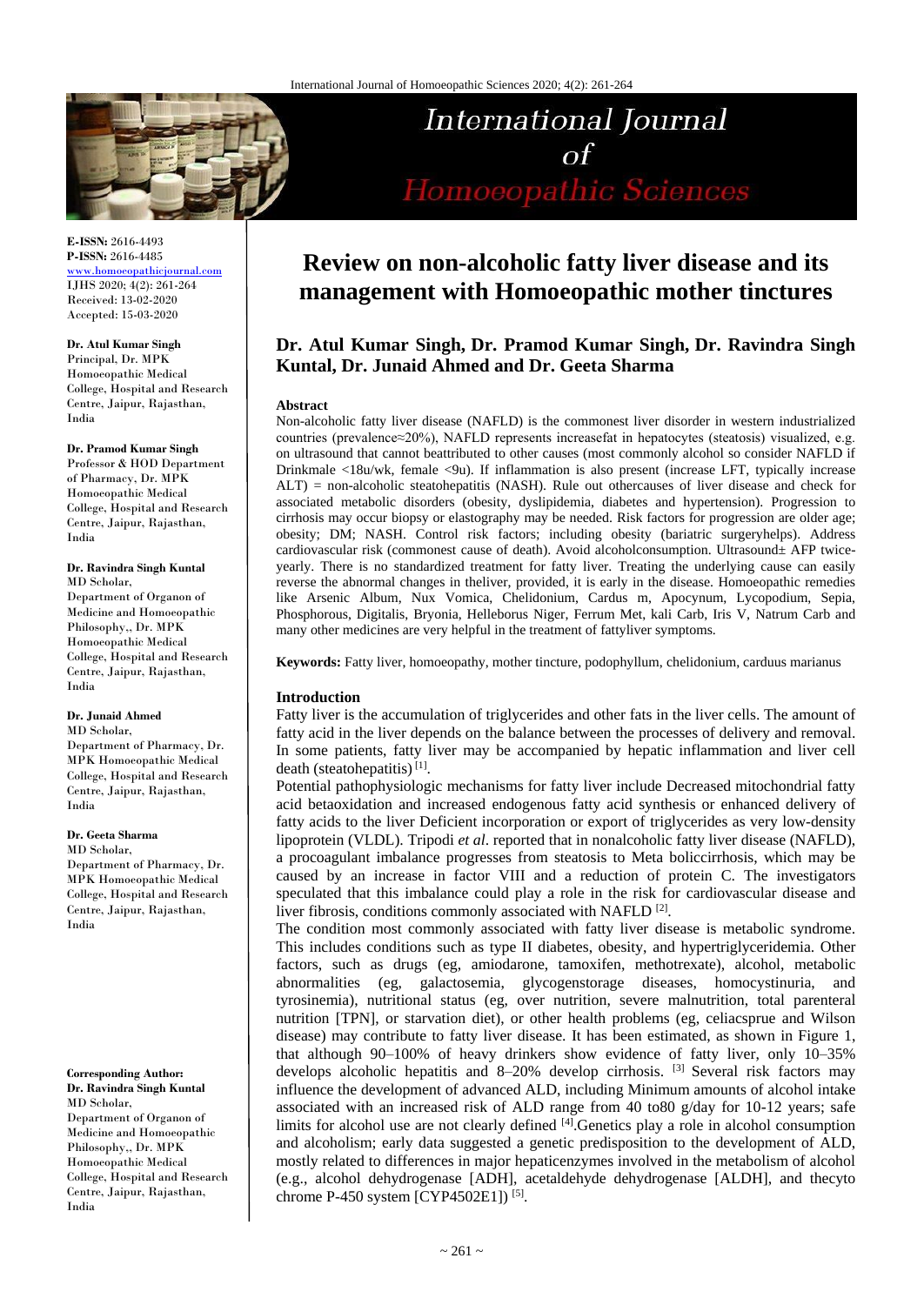

**Fig 1:** Progression of alcoholic liver disease in heavydrinkers

#### **Stages of Nonalcoholic Fatty Liver Disease (NAFLD)** [6] .

NAFLD develops in 4 main stages.

Most people will only ever develop the first stage, usually without realizing it. In a small number of cases, it can progress and eventually lead to liver damage if not detected and managed.

The main stages of NAFLD are:

**1. Simple Fatty Liver (Steatosis):** a largelyharmless buildup of fat in the liver cells thatmay only be diagnosed during tests carried outfor another reason.

**2. Non-Alcoholic Steatohepatitis (NASH):** amore serious form of NAFLD, where the liver

has become inflamed; this is estimated to affect up to 5% of the UK population.

**3. Fibrosis:** where persistent inflammation causes scar tissue around the liver and nearby blood vessels, but the liver is still able to function normally.

**4. Cirrhosis:** the most severe stage, occurring after years of inflammation, where the liver shrinks and becomes scarred and lumpy; this damage is permanent and can lead to liver failure (where your liver stops working properly) and liver cancer.

#### **Clinical Presentation**

Fatty liver occurs commonly after the ingestion of a moderate or large amount of alcohol, even for a short period of time. Alcohol-inducedsteatosis usually is asymptomatic. Severe fatty infiltration of the liver can result in symptoms of malaise, weakness, anorexia, nausea, and abdominal discomfort. Jaundice is present in 15%of patients admitted to the hospital.

A thorough clinical history, especially with regard to the amount of alcohol consumption, is essential for determining the role of alcohol in the etiology of abnormal liver test results. History obtained from family members may reveal past alcohol-related problems. No specific test is available to rule out drug-related toxicity, but a good review of all concurrent and recent medications, including over-thecounter medications and alternative treatments, is valuable in evaluating the possible causes of abnormal liver test

results [7] .

Most patients with nonalcoholic fatty liver disease

(NAFLD) are asymptomatic. However, if, questioned, more than 50% of patients with fattyliver or nonalcoholic steatohepatitis (NASH) report persistent fatigue, malaise, or upper abdominal discomfort. Symptoms of liver disease, such as ascites, edema, and jaundice, may arise in patients with cirrhosis due to progressive NASH. Laboratory abnormalities during blood donations or life insurance physical examinations often reveal elevated alanine aminotransferase (ALT) levels and ultimately lead to the diagnosis of fatty liver disease.

#### **Differential Diagnosis**

The differential diagnosis is broad and includes the following conditions:

| <b>Alcoholic Hepatitis</b>    | <b>Hepatitis E</b>             |
|-------------------------------|--------------------------------|
| Alcoholism                    | Hepatitis, Viral               |
| Alpha1-Antitrypsin Deficiency | Hyperthyroidism                |
| Autoimmune Hepatitis          | Hypothyroidism                 |
| Celiac Sprue                  | Isoniazid Hepatotoxicity       |
| Cirrhosis                     | Malabsorption                  |
| Drug-Induced Hepatotoxicity   | Primary Biliary Cirrhosis      |
| Hemochromatosis               | Primary Sclerosing Cholangitis |
| Hepatitis A                   | Protein-Losing Enteropathy     |
| Hepatitis B                   | Vitamin A Toxicity             |
| Hepatitis C                   | <b>Wilson Disease</b>          |
| Hepatitis D                   |                                |

#### **Steatosis can be observed on histology in the following conditions**

- Alcohol excess.
- **Starvation**
- Total parenteral nutrition (TPN).
- Nonalcoholic steatohepatitis  $(NASH) A$  diagnosis of NASH can be established only when alcohol excess (>10 g/day) can be excluded.
- Drug-induced liver disease (eg, disease caused by valproic acid, tetracycline, antiviral agentssuch as zidovudine, amiodarone, perhexiline maleate, methotrexate, corticosteroids, or estrogens).
- Acute fatty liver of pregnancy  $[8]$ . This can occur during pregnancy and likely results from maternal-fetal interactions related to genetic abnormalities in mitochondrial beta-oxidation of fatty acids.
- Metabolic liver disease and other inborn errors of metabolism.
- Reye syndrome.

# **Laboratory Studies[9]** .

# **Blood tests**

- Complete blood count
- Liver enzyme and liver function tests
- Tests for chronic viral hepatitis (hepatitis A, hepatitis C and others)
- Celiac disease screening test
- Fasting blood sugar
- Hemoglobin A1C, which shows how stable your blood sugar is
- Lipid profile, which measures blood fats, such as cholesterol and triglycerides

## **Imaging procedures**

Imaging procedures used to diagnose NAFLD include:

**Abdominal ultrasound,** which is often the initial test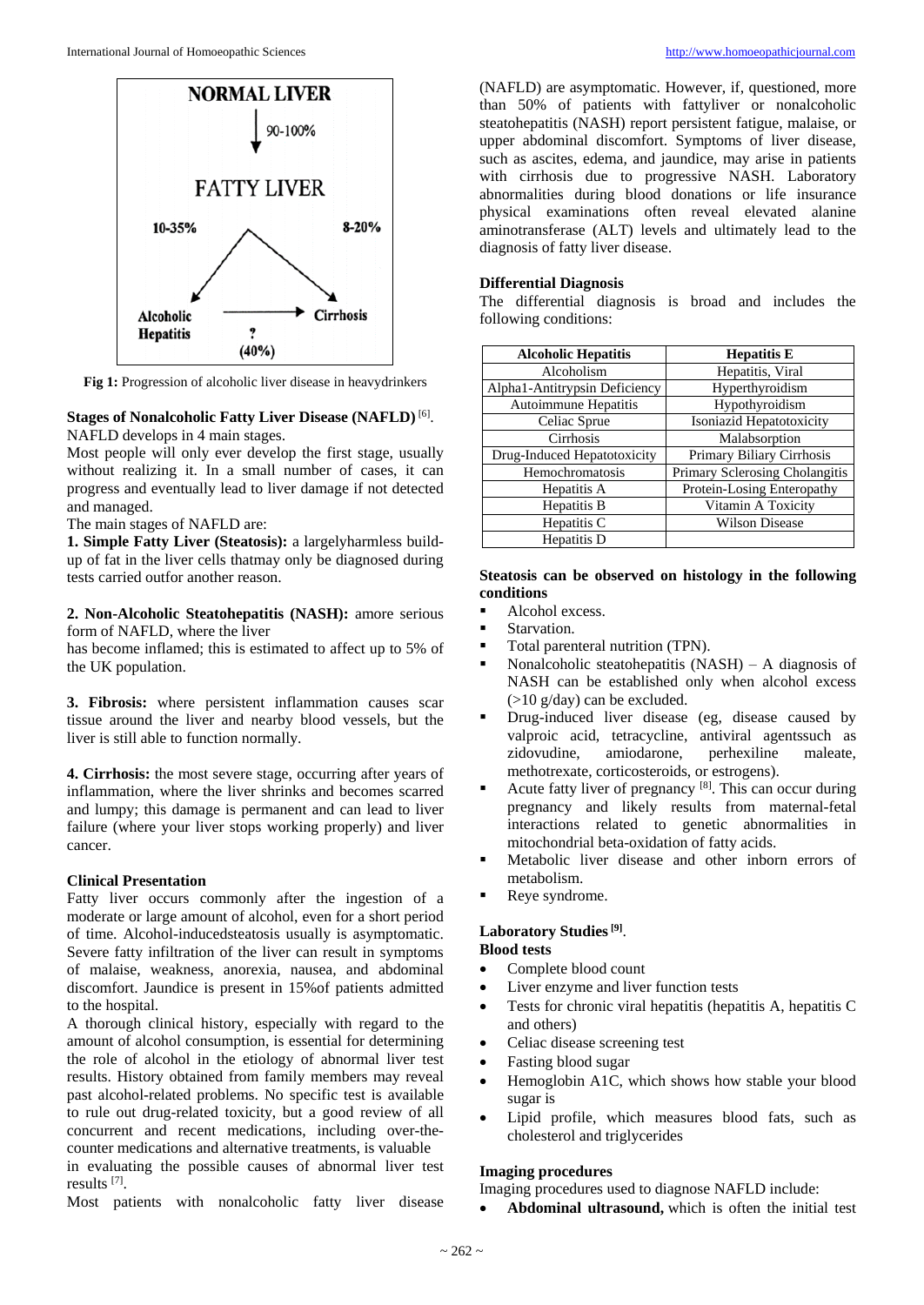when liver disease is suspected.

- **Computerized tomography (CT) scanning or magnetic resonance imaging (MRI)** of the abdomen. These techniques lack the ability to distinguish NASH from NAFLD, but still may be used.
- **Transient elastography,** an enhanced form of ultrasound that measures the stiffness of your liver. Liver stiffness indicates fibrosis or scarring.
- **Magnetic resonance elastography,** works by combining MRI imaging with sound waves to create a visual map (elastogram) showing the stiffness of body tissues.

#### **Histologic Findings**

Histologically, fatty liver is characterized byfat accumulation, which is most prominent in the

pericentral (centrilobular) zone. Macrovesicular steatosis is the rule; hepatocytes containing 1 or more large fat droplets displace the nucleus to an eccentric position. Occasional lipid release from rupture of distended hepatocytes may produce amild localized inflammatory response (lipogranulomas) composed predominantly of macrophages and occasional lymphocytes. Although infiltration of liver with inflammatory cells typically is not prominent inpatients with steatosis alone, in some instances, fibrosis around terminal venules (i.e., perivenularfibrosis) or hepatocytes (ie, pericellular fibrosis) has been noted. Early changes observed with the electron microscope include accumulation of membrane-bound fat droplets, proliferation ofsmooth endoplasmic reticulum, and gradual distortion of mitochondria. Micro vesicular steatosis also is being recognized with increasing frequency.Alcoholic foamy degeneration (micro vesicular fatty change) was the term used by Uchida *et al*. to describe a clinical syndrome inpeople with chronic alcoholism. [10] The syndrome is characterized by jaundice and hyperlipidemia andis associated with striking microvesicular steatosisand abundant giant mitochondria observed on liverbiopsy.

#### **Specific histologic findings in NAFLD orNASH include the following**

- Steatosis, which usually is macrovesicular butmay be microvesicular or mixed.
- Inflammatory infiltrates consisting of mixedneutrophilic and mononuclear cells, usually without portal infiltrates (in contrast tohepatitis C)
- Ballooning degeneration
- Fibrosis

The first 3 findings are used to calculate the NAFLD activity score, which is determined on a

scale of 0 to 8. The stage of disease is determined by the NAFLD activity score and the amount of fibrosis present.

#### **Homoeopathic mother tinctures for fatty liver treatment Bryonia Alba**

Liver region swollen, sore, tensive. Burning pain, stitches; worse pressure, coughing, breathing. Inflammation of the liver. Pains in the live, mostly shooting, tensive or burning. Tractive pains in the hypochondrium, extending to the stomach and the back, in the morning and after dinne, sometimes with vomiting.

## **Chelidonium Majus**

A prominent liver remedy, covering many of the direct

reflex symptoms of diseased conditions of that organ. Jaundice due to hepatic and gall bladder obstruction. Liver enlarged <sup>[11]</sup>. Stitches in liver and spleen. Shooting stitching through liver to back, crampy pain inner angle of scapula. Right (and left) hypochondrium and scrobiculuss cordis leense and painful on pressure [12]. Constant pain under the lower and iner angle of right scapula. Hepatic diseases; jaundice, pain in right shoulder [13].

#### **Carduus marianus**

The action of this drug is centered in the liver and portal system causing soreness, pain, jaundice. Hemorrhages, especially connected with hepatic disease. Dropsical conditions depending on liver disease and when due to pelvic congestion and hepatic disease. Gallstone disease with enlarged liver. Pain in region of liver. Left lobe very sensitive. Hyperaemia of liver, with jaundice [11]. Liver region sensitive to pressure. Pressure, tension and stitches in liver on lying on left side. Swelling, sensitiveness and induration of left lobe of liver, causing by compression respiratory embrassment and caugh with thick expectoration. Liver disease affecting lungs and causing hemoptysis<sup>[12]</sup>.

#### **Ceanothus Americanus**

Aneamic patients where liver and spleen are at fault. Pain in liver and back [11]. Immediately after dinner, dull pain in region of liver. Full feeling in region of liver. Pain in liver worse lying on right side [12].

#### **Chelone Glabra**

A remedy in liver affections with pain or soreness of the left lobe of the liver and extending downwards. Dyspepsia with hepatic torpor. Jaundice [11]. Pain or soreness of the left lobe of the liver and extending downwards. Chelone acts in a line between the hilus of the liver and fundus of the uterus. Debility from loss of tone of digestive organs or liver or from exhausting diseases [12].

#### **China officinalis**

Pain right hypochondrium. Liver and spleen swollen and enlarged. Jaundice <sup>[11]</sup>. Shooting and pressive pains in the hepatic region, especially when is touched. Hardness and swelling of the liver [12].

#### **Chionanthus Virginica**

A prominent liver remedy. Sore; enlarged liver, jaundice and constipation. Hepatic region tender jaundice with arrest of menses [11] . Uneasy sore feeling in region of right hypochondrium, extending to left iliac region. Uneasy sensations in region of spleen and liver. Hypochondrium of liver. Obstructions of liver in malarious districts. Soreness in region of liver, quick weak pulse, stools undigested and showing entire absence of bile, urine almost black. Chronic cases of jaundice. Jaundice recurring every summer [12].

#### **Podophyllum Peltatum**

Is especially adapted to persons of bilious temperament. It affects chiefly the duodenum, small intestines, liver and rectum. Torpidity of the liver; portal engorgement with a tendency to haemorrhoids, hypogastric pain, fullness of superficial veins, jaundice. Liver region painful, better rubbing part  $[11]$ . Fulness in right hypochondrium, with flatulence, pain and soreness. Twisting in right